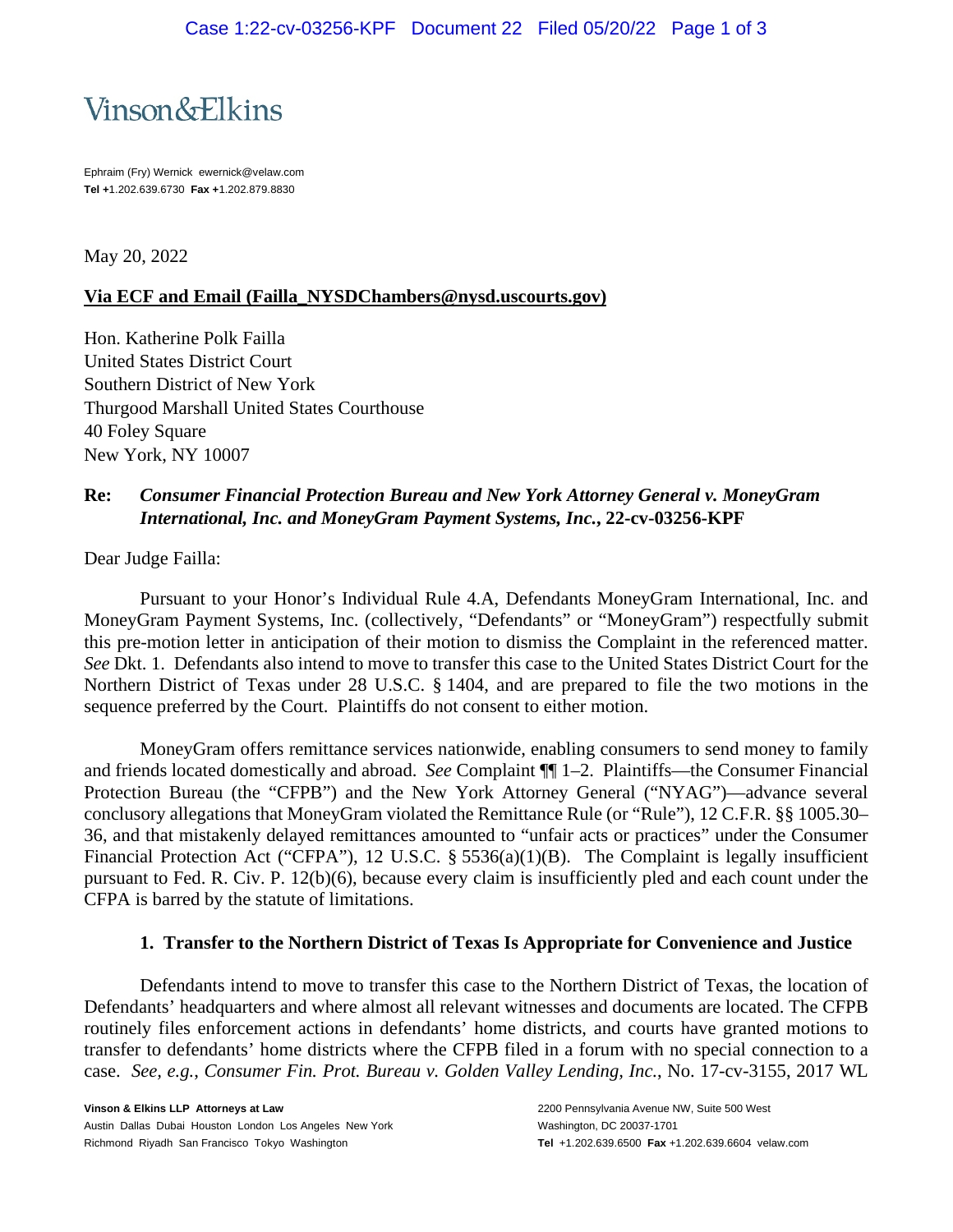3970514, at \*2 (N.D. Ill. Sept. 8, 2017). Here, the key management decision-makers and compliance personnel work in the Northern District of Texas and the CFPB's examinations occurred in a Dallas suburb. No relevant conduct, witnesses or documents are in New York. Thus, the "locus of operative facts" is in Dallas. *See Fuji Photo Film Co. v. Lexar Media, Inc.*, 415 F. Supp. 2d 370, 374–76 (S.D.N.Y. 2006). Moreover, the CFPB's unusually aggressive tactics and its eleventh-hour recruitment of NYAG to join the case after no prior involvement is suggestive of forum shopping by a federal regulator, further supporting transfer.

## **2. The Complaint Fails to State a Claim and the Allegations Are Time Barred.**

Under Counts I–V and VII, Plaintiffs allege MoneyGram violated requirements of the Remittance Rule related to consumer disclosures, document retention, and error resolution procedures. *See* Compl. ¶¶ 31–42, 73–75, 84–85. However, Plaintiffs fail to meet the basic pleading requirement that a Complaint must contain *facts* sufficient to "state a claim to relief that is plausible on its face." *Ashcroft v. Iqbal*, 556 U.S. 662, 678 (2009). Repeatedly, the Complaint sets forth the relevant regulation and then asserts the Rule was violated, providing no factual matter beyond the language of the Rule itself. For example, Plaintiffs assert that MoneyGram "failed to provide fund availability dates that were accurate, when the Rule required such accuracy." Compl. ¶ 38. With such boilerplate language, the Complaint "tenders" naked assertions devoid of further factual enhancement," *Gallop v. Cheney*, 642 F.3d 364, 368 (2d Cir. 2011) (quotation omitted), and the vast majority of its paragraphs amount to "[t]hreadbare recitals of the elements of a cause of action, supported by mere conclusory statements," which "do not suffice" to state a plausible claim. *Iqbal*, 556 U.S. at 678.

Even where the Complaint provides some substance, it often disregards the regulatory language. For example, Plaintiffs allege that MoneyGram "ignored" its obligation to follow certain error-resolution procedures, Compl. ¶ 39, but the Rule only demands such procedures when a consumer provides a notice satisfying specific requirements as to timing, form, and substance. *See* 12 C.F.R. § 1005.33(b)(1). The Complaint fails to plead this predicate for a violation, even in conclusory fashion. *See* Compl. ¶ 39(a)– (d); *c.f. Owusu v. New York State Ins.*, 655 F. Supp. 2d 308, 321 (S.D.N.Y. 2009) (dismissing claim where plaintiff failed to plead that he provided the notice necessary to trigger defendant's error correction obligations under Fair Credit Billing Act).

Plaintiffs also fail to allege facts showing that MoneyGram's acts caused or were likely to cause "substantial injury," a necessary element of Plaintiffs' claim under Count VI. *See Consumer Fin. Prot. Bureau v. ITT Educ. Servs., Inc.*, 219 F. Supp. 3d 878, 913 (S.D. Ind. 2015). The Complaint alleges that consumers suffered *delayed* funds, but it does not claim that any consumer actually *lost* money. *See* Compl. ¶ 48. Such allegations are insufficient as a matter of law, because delay is not the sort of pecuniary harm that courts recognize as "substantial injury" under the CFPA. *See, e.g., Consumer Fin. Prot. Bureau v. NDG Fin. Corp.*, No. 15-CV-5211 (CM), 2016 WL 7188792, at \*13 (S.D.N.Y. Dec. 2, 2016) (finding